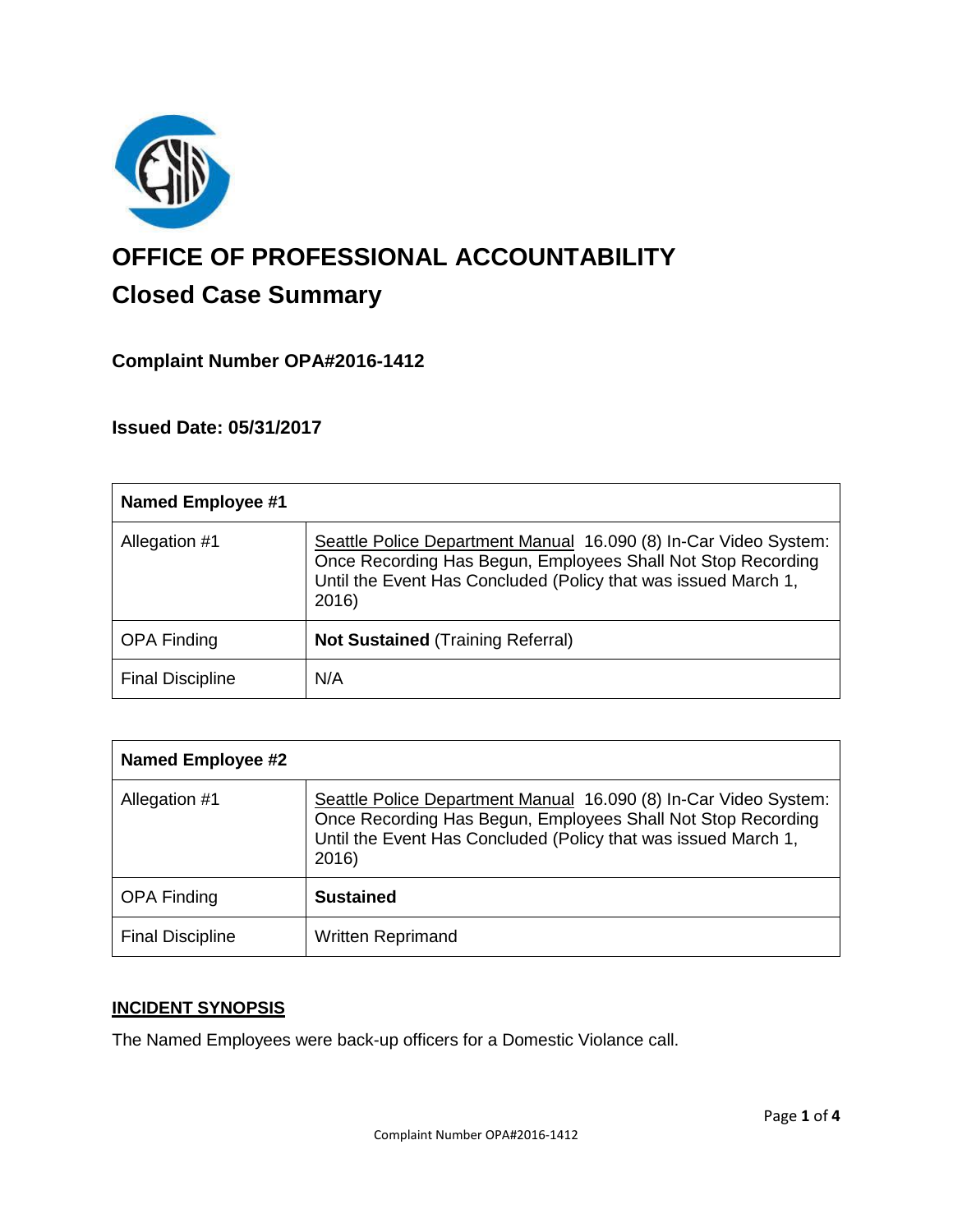#### **COMPLAINT**

During an OPA Intake on a complaint regarding an arrest of a DV subject, it was discovered that the Named Employees stopped their In-Car Video (ICV) prior to the incident ending.

#### **INVESTIGATION**

The OPA investigation included the following actions:

- 1. Review of the related complaint
- 2. Review of In-Car Videos (ICV)
- 3. Search for and review of all relevant records and other evidence
- 4. Interviews of SPD employees

#### **ANALYSIS AND CONCLUSION**

The evidence clearly showed that Named Employee #1 stopped the recording of his ICV system prior to leaving the scene of police activity. Named Employee #1 turned off the ICV recording function at approximately 15:35:30 as indicated by the timestamp of the ICV system. However, Named Employee #1 did not depart from the scene. Approximately one minute and 50 seconds after turning off his ICV, Named Employee #1 turned the record function back on. Named Employee #1 admitted to turning off his ICV prior to actually leaving the scene of the incident in which he had been engaged in police activity. Named Employee #1 told OPA he turned off the ICV because he believed the "event was concluded" and his involvement ended. Named Employee #1 told OPA he saw Named Employee #2 walking toward their two police cars, which were side-by-side, and removing his protective gloves. Named Employee #1 took this to be a signal from Named Employee #2 that their involvement in the incident had concluded. Anticipating that he was going to drive away from the scene once Named Employee #2 got into his own police car, Named Employee #1 turned off his ICV. He told OPA that, before he was able to leave, the officer with the prisoner walked up to Named Employee #1 and Named Employee #2 and told them that the prisoner had made a bias allegation. Deciding that he now needed to remain on scene until a supervisor came, Named Employee #1 told OPA, Named Employee #1 then turned his ICV back on.

SPD Policy 16.090(8) specifically instructs officers not to turn off the recording function of their ICV until all three of the following conditions have been met, thus indicating that the "event has concluded":

- (1) the employee has completed his or her part of the active investigation;
- (2) there is little possibility that the employee will have further contact with any person involved in the event; and
- (3) the employee is leaving the area of the event.

Based on the preponderance of the evidence from this investigation, it was clear that the first two conditions listed above had been met with respect to Named Employee #1. Named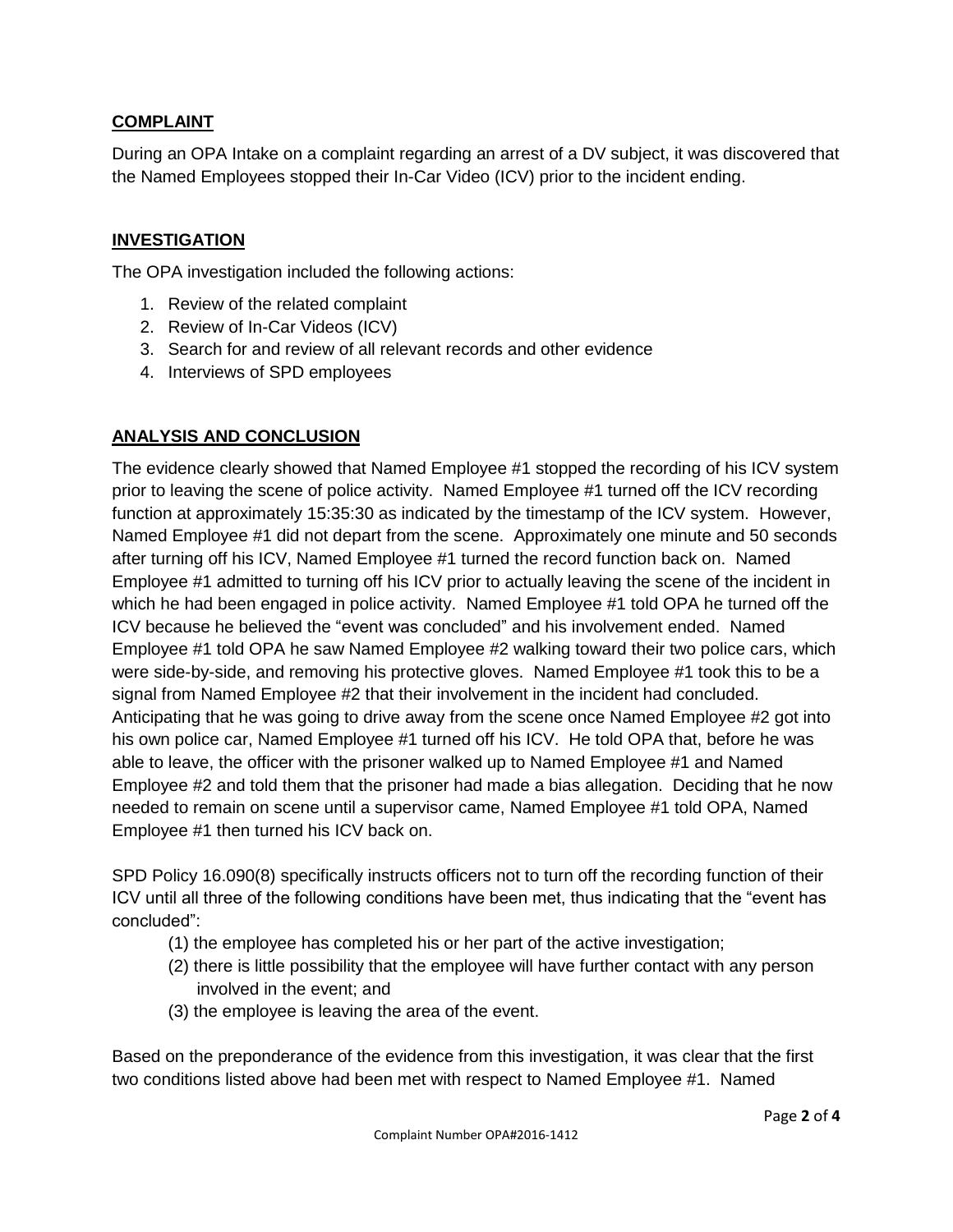Employee #1 reasonably believed his active involvement was over and, since the prisoner was under the control of a different officer, it seemed likely to Named Employee #1 that he would not have further contact with anyone involved in the event. However, Named Employee #1 believed he was "in the process of leaving" the area of the event. He was inside his police car waiting for his partner to get in so they could drive away. This section of the policy was not as clear as it could be. If the Department wants officers to keep their ICV on until they have actually and physically left the scene of the event, the policy should say this clearly. There was potential for misunderstanding inherent in the wording of the policy.

The evidence clearly showed that Named Employee #2 stopped the recording of his ICV system prior to leaving the scene of police activity. Named Employee #2 turned off the ICV recording function at approximately 15:35:40 as indicated by the timestamp of the ICV system. However, Named Employee #2 did not depart from the scene. Approximately four minutes and 50 seconds after turning off his ICV, Named Employee #2 turned the record function back on. Named Employee #2 admitted to turning off his ICV prior to actually leaving the scene of the incident in which he had been engaged in police activity. Named Employee #2 told OPA he turned off the ICV because he "was getting ready to make sure everybody had completed their part of the investigation, including me, and I didn't need to be involved anymore; and I was getting ready to leave the scene as long as it was safe." Named Employee #2 told OPA that, before he was able to leave, he was informed there might be some sort of allegation against him so he turned his ICV back on while he waited for a supervisor and/or the Seattle Fire Department to show up at the scene.

SPD Policy 16.090(8) specifically instructs officers not to turn off the recording function of their ICV until all three of the following conditions have been met, thus indicating that the "event has concluded":

- (1) the employee has completed his or her part of the active investigation;
- (2) there is little possibility that the employee will have further contact with any person involved in the event; and
- (3) the employee is leaving the area of the event.

Based on the preponderance of the evidence from this investigation, it was clear that the first of the three conditions listed above had been met. Named Employee #2 reasonably believed his active involvement was over. However, Named Employee #2's own statements during his OPA interview clearly showed that the second condition was not met. Named Employee #2 told OPA he remained on scene after he turned off his ICV because he thought it possible that one of the subjects involved in the incident might cause some trouble. In essence, Named Employee #2 remained to provide security for the officer who had a prisoner. Finally, the evidence clearly showed that Named Employee #2 was not "leaving the area of the event" prior to or at the moment he stopped recording. Based on what Named Employee #2 told OPA, it appeared he was anticipating he was about to leave the area of the event and planned to do so once he considered the situation stable and safe enough to do so. Thinking about doing something is not the same as actually doing it. The policy was worded such that it was clear officers may only stop recording when they are actually leaving.